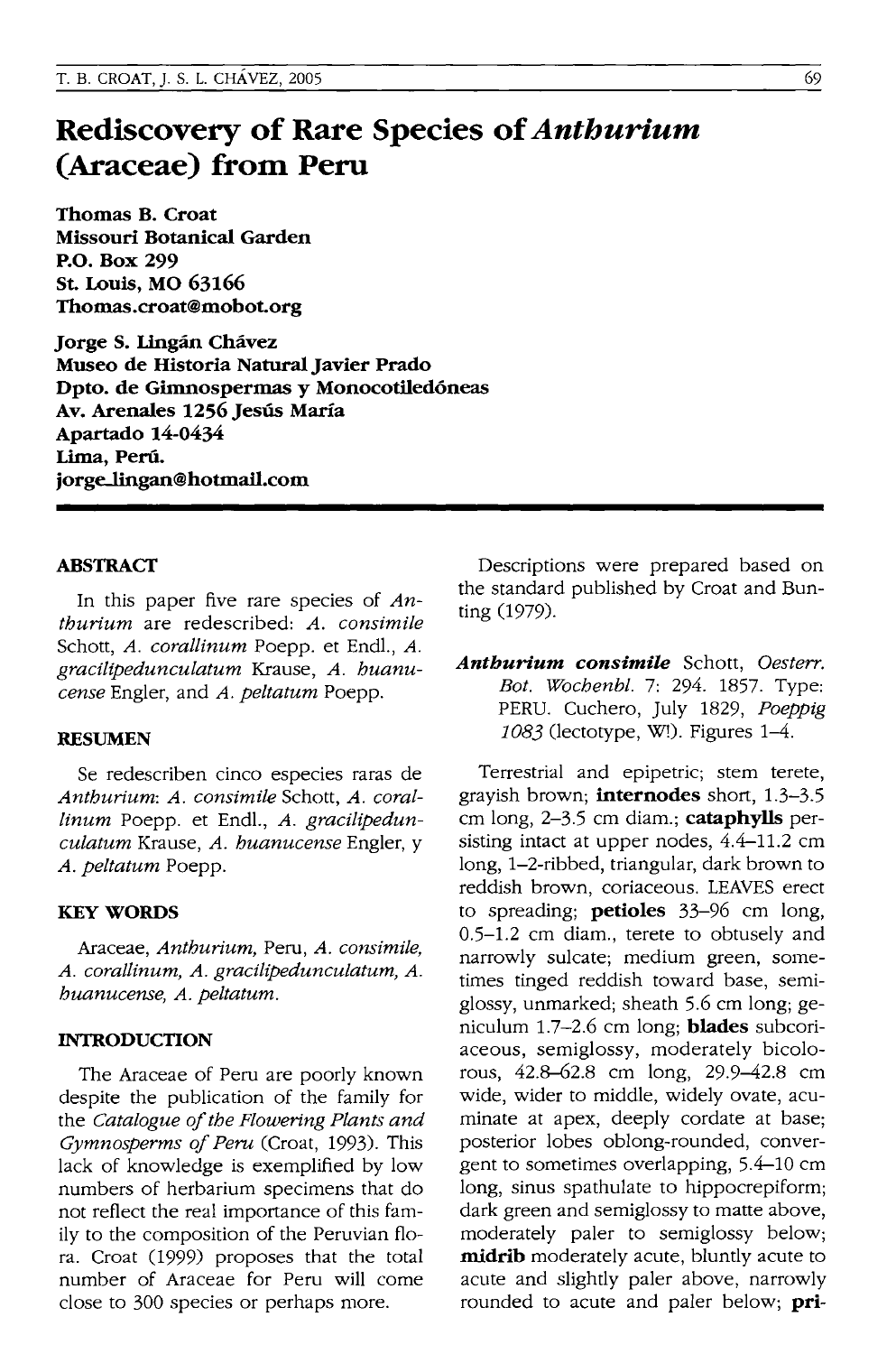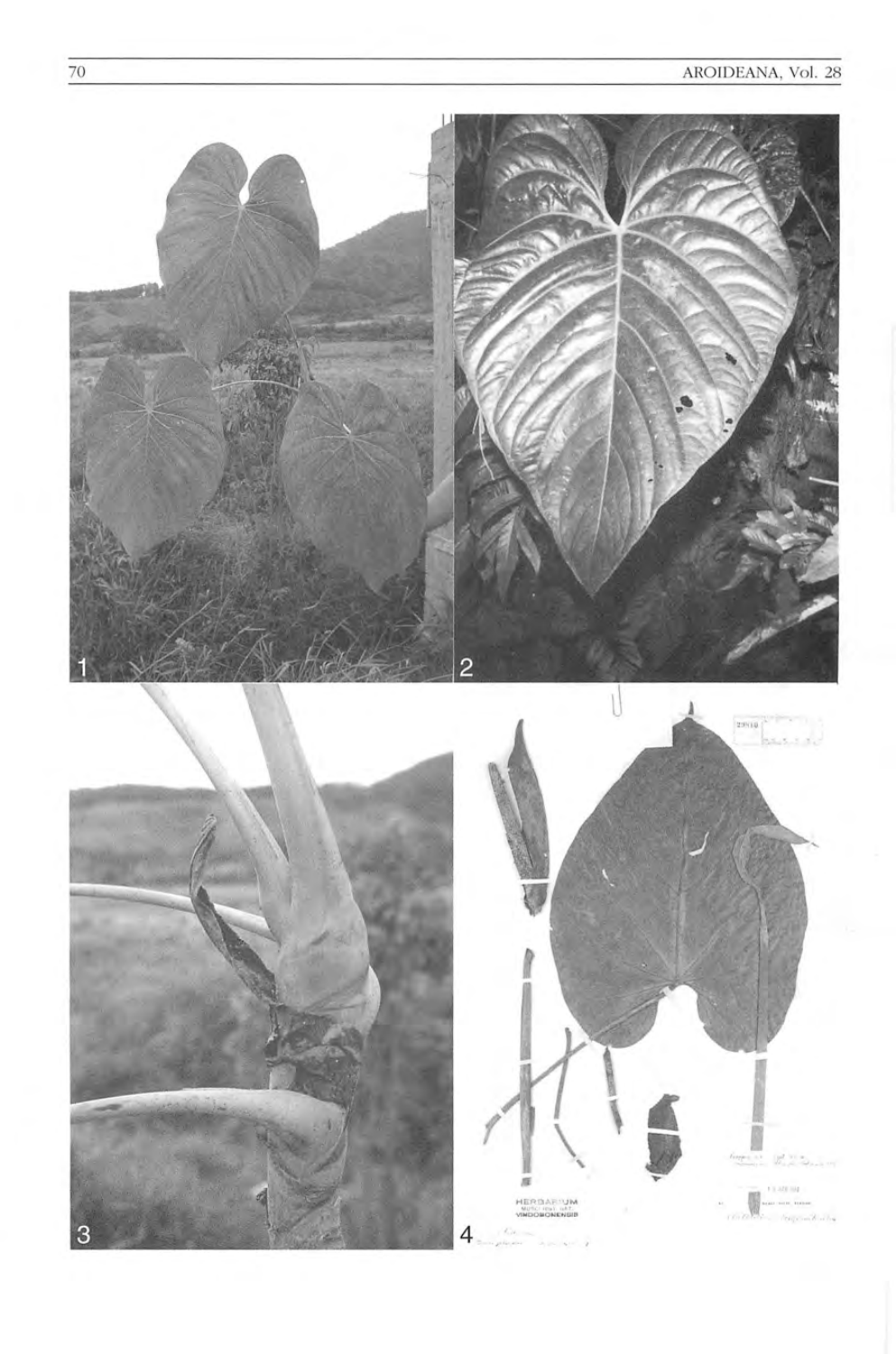**mary lateral veins** (6-)8-10 per side, strongly recurvate-ascending, bluntly acute and concolorous on both surfaces, departing midrib at 40-45° angles, tertiary veins in part raised, reticulate veins not visible; **basal veins** 5-7 pairs, joining the 1st to 3rd basal rib; basal rib 3.1-3.3 cm long, straight to recurved, naked 1.7-1.9 cm; collective veins restricted to apex or above the middle, 1-5 mm from the margin. INFLORESCENCE erect; **peduncle**  11.5-33 cm long, 0.4-0.6 cm diam., terete, much shorter than the petioles; **spathe**  subcoriaceous, green, persisting on fruiting, erect to spreading, 7.4-17.3 cm long, 1-3.4 cm wide, oblong-lanceolate, acute to brevi-acuminate to apex, subcordate to base; **spadix** slightly tapered to apex, 10.2-17.5 cm long, 0.5-0.8(-1.2) cm wide near to base, 0.3-0.8 cm wide near to apex, dark purplish; stipe green, 0.7 cm long in front, sessile to 0.2 cm long in back; flowers square, sides straight to slightly sigmoid, ca.  $2 \times 2$  mm; 8 flowers visible in the principal spiral, 6 flowers visible in the alternate spiral; tepals smooth, unmarked (minutely papillate on magnification); lateral tepals 3-sided, 1.3 cm wide, inner margins convex; **pistils** ca. 2 mm long, oblong; stigmas rounded; stamens ca. 1.5 mm long; anthers 0.7 mm wide, emerging just above the margins of the tepals and remaining in a contiguous cluster, covering the stigmas; thecae slightly divaricate; pollen drying yellow-brown. IN-FRUCTESCENCE erect; spadix 10.2-23.3 cm long, 1.2 cm wide; **berries** 0.5 cm, ovate with the upper part protruding.

It was necessary to lectotypify the species owing to the fact that Schott did not sufficiently define the collection in his original description. There are two existing collections in the Vienna herbarium (W). These may have been on loan during the Second World War because most of the rest of the Araceae collection was destroyed by war action but these specimens are extant. The lectotype specimen consists of only a leaf blade (without petiole) and an inflorescence with a piece of the peduncle, and the second consists of a smaller leaf and two inflorescences. The second specimen at W was also illustrated by Schott *(Jcones* #626), but prepared in September 1829, whereas the type (Schott *Jeones* #627) was prepared in July 1829.

The type specimen of *A. consimile* was initially identified as *A. humboldtianum*  Kunth, a species actually known only from Colombia and Venezuela. The locality cited on the label is *"Peruvia subandina. Supra terram-illegible-ad Cuchero",* it corresponds to San Juan de Cochero, located in the Huánuco Department at the coordinates 9°30"S, 75°51"W. This area is near to other known collecting localities of Poeppig, such as Pompayacu.

*Anthunum consimile* is a member of section *Calomystnum,* and ranges from 700-1,000 m in elevation, occurring in the *Tropical Lower Montane moist forest*  (TLM-mf) and *Tropical Lower Montane wet forest* (TLM-wf) life zones.

This species is endemic to Peru and has been collected in the Departments of Huánuco, Junín, Pasco and San Martin.

Additional specimens examined-PERU. **Junin:** Along rd. between San Ram6n and Oxapampa, 6 km beyond turn off for rd. to Satipo, 10°53'30"S, 75°18'00"W, 700 m, 1 Apr. 1984, *Croat* 57736 (MO); Tarma, 10°58' 23"S, 75°19'05"W, 750 m, 8 June *1998, Croat* & *Sizemore* 81919 (MO, USM); Satipo, 11°10'30"S, 74°39'32"W, 1,000 m, 8 June 1998, *Croat* & *Sizemore* 82000 (MO, USM); La Merced, 700 m, 29 May-4 June *1929, Killip* & *Smith* 24071 (NY, US). **Pas-**

 $\leftarrow$ 

Figs. 1-4. *Anthurium consimile* Schott. --1 (top L). *(Lingán et al. 591)*. Habit. --2 (top R). *(Croat* & *Sizemore* 82000). Leaf. -3 (bottom L). *(Lingan et al.* 591). Stem and cataphylls. -4 (bottom R). *(Poeppig* 1083). Type specimen, note the sessile spadix and leaf with few primary lateral veins.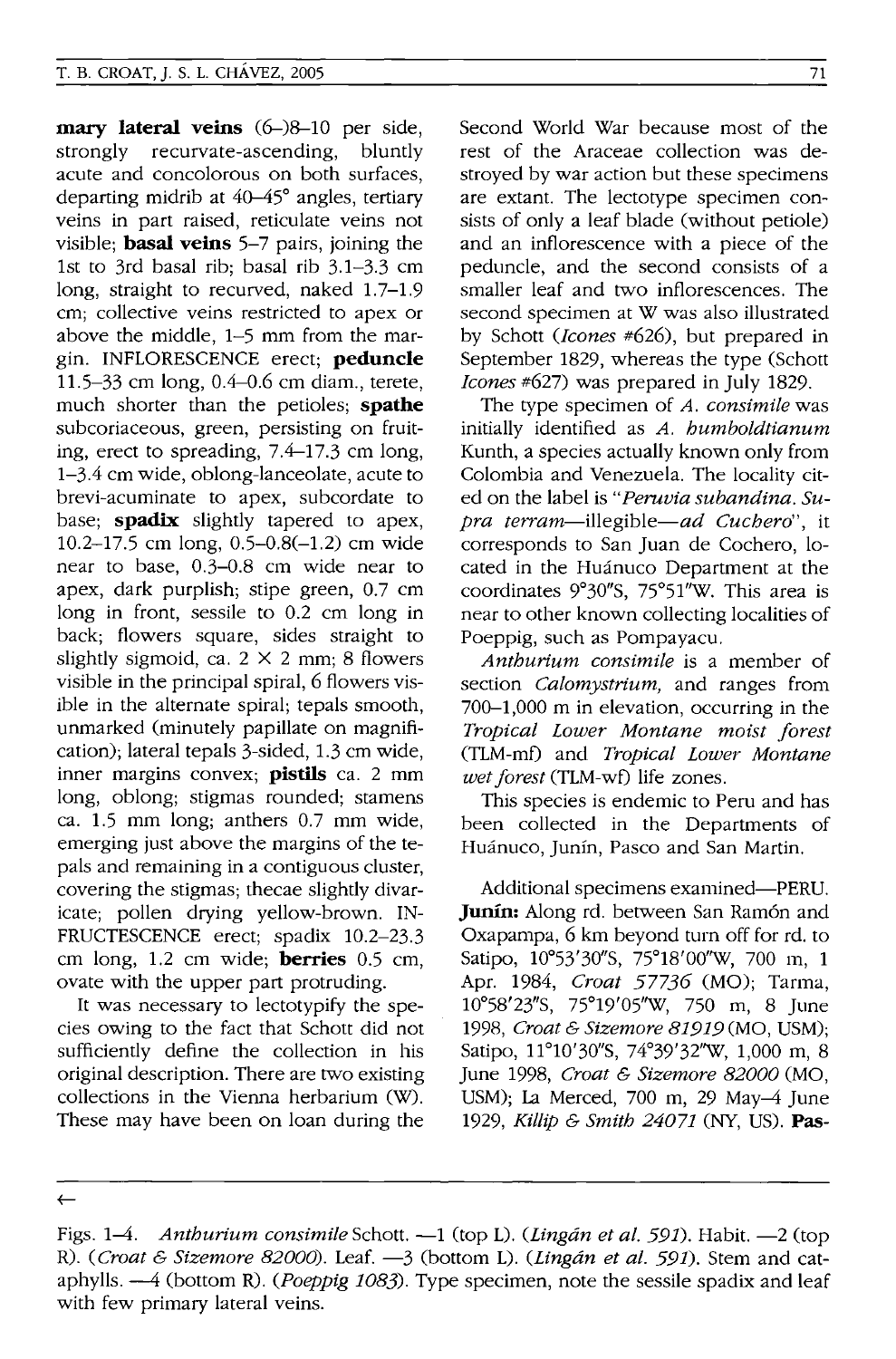72

co: Oxapampa Province, Oxapampa Dis-Oxapampa-Puente Paucartambo, 10°50'20"S, 75°17'37"W, 770 m, 12 June *2003, Lingan et al.* 591 (HOXA, MO). San Martín: Mariscal Cáceres, Dtto. Tocache Nuevo, 550-700 m, 12 Aug. 1980, *Schunke*  12134 (MO).

*Anthurium coraUinum* Poeppig & End!., *Nov. Gen. Sp. PI.* 3: 84. 1845. Type: PERU. San Cristobal, Cuchero, Feb. *1830, Poeppig* 1723 (holotype, W not seen, phototypes, MO, F). Figures 5–8.

Epiphytic; roots few per node, whitish to yellowish green, 2-4 mm wide, spreading to descending; stem terete, yellowish green, smooth; **internodes** short, 0.6-1 cm long, 1 cm diam., covered by the cataphylls; cataphylls  $4.2-15.3$  cm long, up to 2-ribbed, lanceolate, green to reddish brown or dark brown, persistent entire, coriaceous. LEAVES erect to spreading; **petioles** 15.2–48.3 cm long, 0.3–0.6 cm wide, terete, green; sheath 2.1-11 cm long; geniculum 1.9-3.4 cm long, greenish; **blades** subcoriaceous, 19.5–42.6 cm long, 8.9-19.3 cm wide, wider to the middle, ovate-cordate, acuminate at apex, deeply cordate to base, margins convex, posterior lobes oblong to rounded, 2.9-9.4 cm long; sinus triangular; glossy, dark green above, lower surface much paler; midrib raised and more conspicuous above; primary lateral veins moderately obscure both surfaces, 10-15 per side, straight, departing midrib at 40-60° angles; tertiary veins obscure beneath; basal veins 3-4 pairs, free to base, convex above; collective veins 2-3, arising from 2nd and 3rd (4th) basal vein, subparallel, the first 0-2 mm from the margin, the second 3-7 mm from the margin, the third 1.2-2.9 cm from the margin. INFLORESCENCE erect; peduncle 10.7-34.7 cm long, 0.5-0.6 cm wide, te-

rete, greenish, 0.7-0.8 times longer than the petiole; **spathe** chartaceous, green, persistent, spreading sometimes recurved, 9.8-14.8 cm long, 1.5-2.8 cm wide, oblong, acuminate to apex, cordate to base; spadix tapered,  $10.4-13.4$  cm long,  $0.6-$ 0.8 cm wide next to base, 0.4-0.5 cm long next to apex, greenish or yellow to dull red or reddish orange; flowers 4-lobed, sides sigmoid,  $2 \times 2$  mm, 6–7 flowers visible in the principal spiral, 5-6 flowers visible in the alternate spiral; tepals purple, matte, 3-6-sided, inner margin convex; pistils ca. 2 mm, emerging only after anthesis; filaments flattened, slightly convex; anthers rounding the stigmas at anthesis; thecae slightly divaricate; pollen whitish. INFRUCTESCENCE not seen; immature infructescence orange *(fide Vdsquez* 22563); mature berries said to be orange *(fide Schunke* 5034).

*Anthurium corallinum* is known from a photograph of the type, and from Schott drawing #618 (Nicolson, 1984). The type was destroyed during the Second World War.

This species appears to have variations in the color of the inflorescences: *Schunke*  5034 "strong greenish yellow", *Foster et al.* 10925 "dull red", *Schunke* 13707 "moderately yellowish pink", *Foster* 12177 "reddish orange", *Lingan* 669 "violet purple".

*Anthurium corallinum* ranges from 500-1,400 m in elevation and is reported from the Departments of Amazonas, Huánuco, Madre de Dios, Pasco, and San Martin. This epiphytic species occurs in the *Tropical Lower Montane wet forest*  (TLM-wD life zone and is a member of section *Calomystrium.* 

Additional specimens examined-PERU. Amazonas: *Poeppig* 1723 (F, MO); Condorcanqui Province, EI Cenepa Dis-

Figs. 5-8. *Anthurium corallinum* Poep. & Endl. -5 (top L). Leaves. Cultivated at Ecuagenera, Inc., Gualaceo (Ecuador). Origin Tingo María, Peru. - 6 (top R). *(Lingán et al.* 669). Leaf. -7 Cbottom L). *CLingan et al.* 669). Cataphylls, persisting entire. -8 (bottom R). *CSchunke-Vigo* 13707). Herbarium specimen.

 $\rightarrow$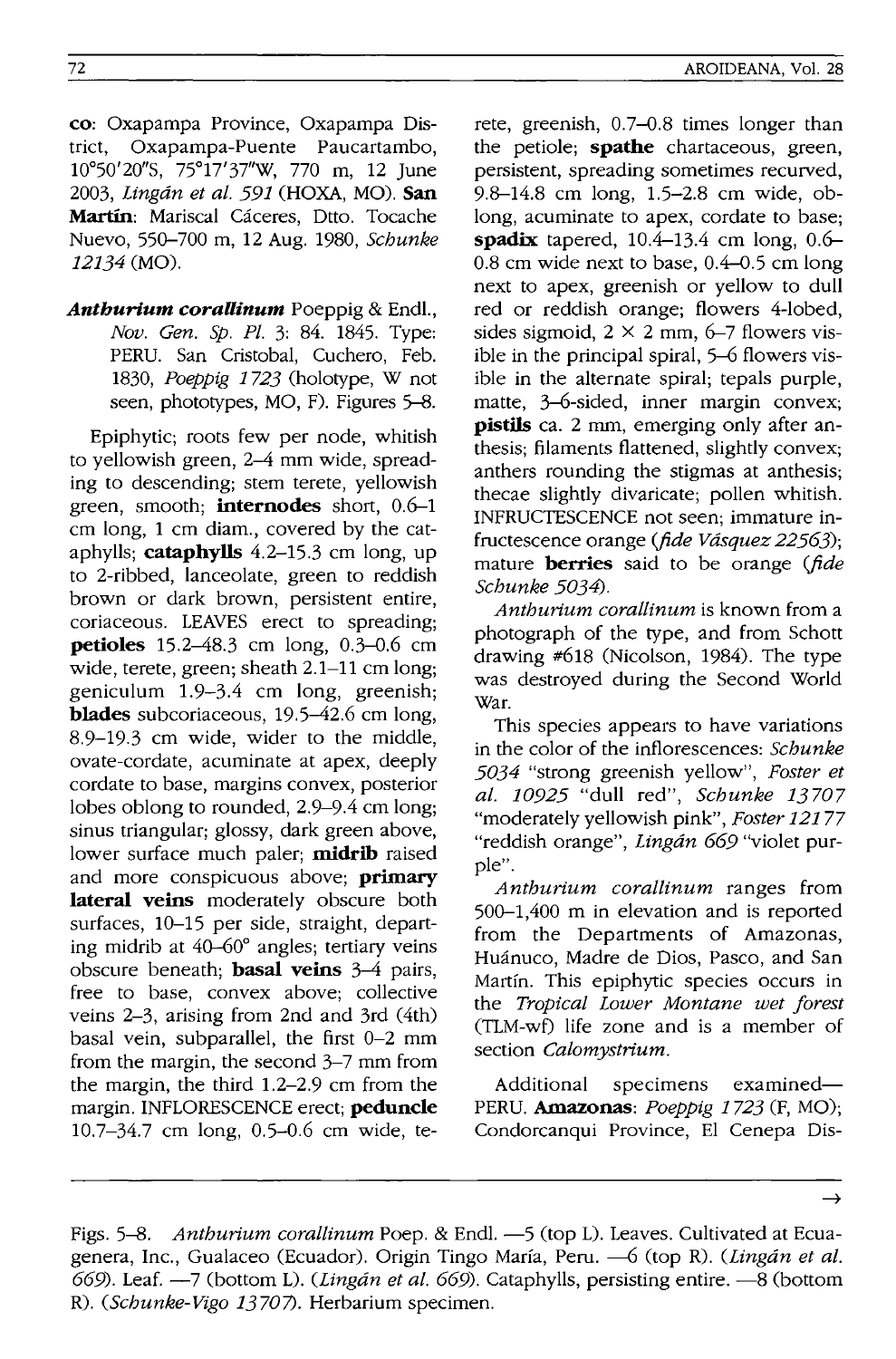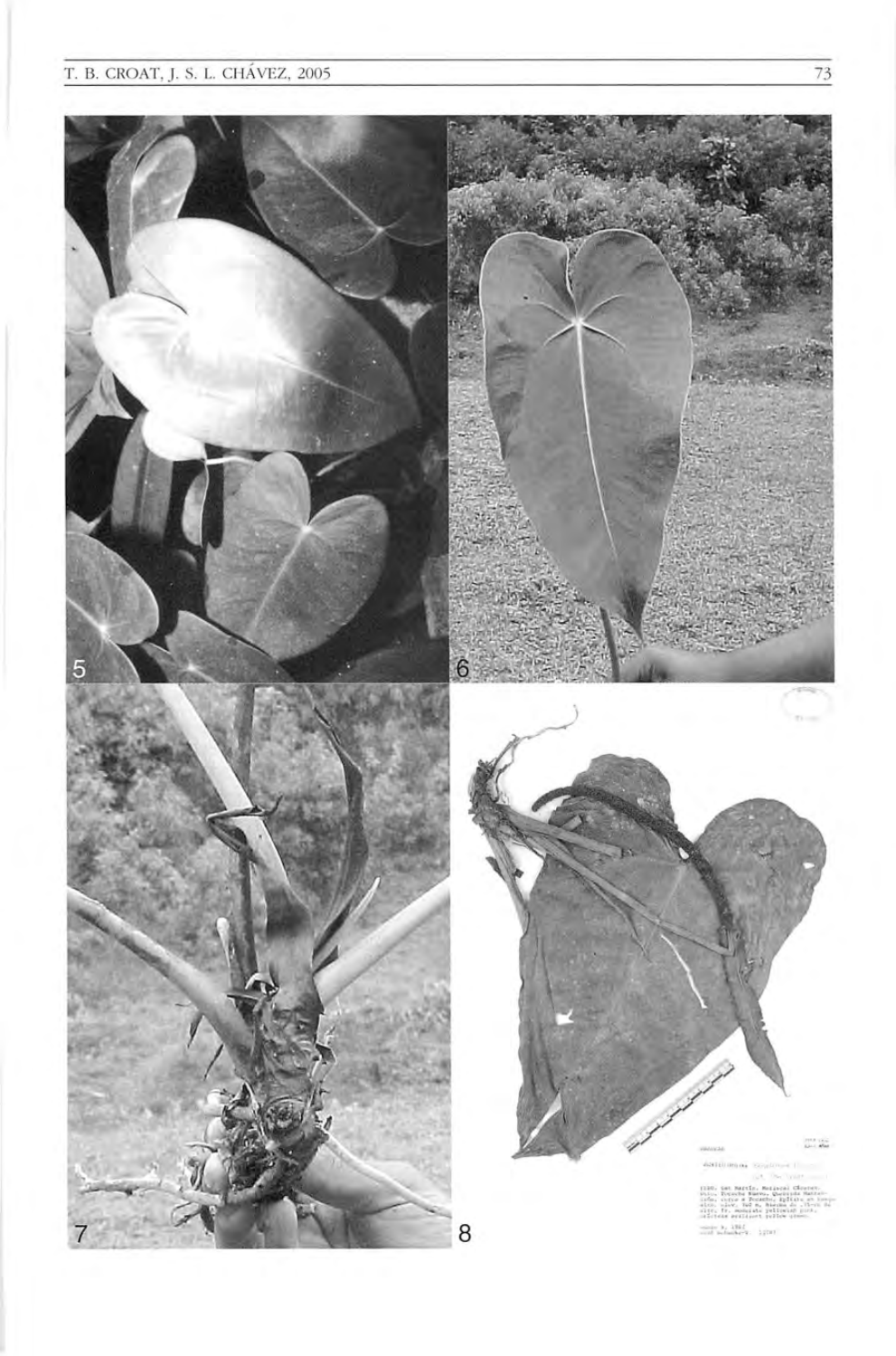trict, Mamayaque community, Cerro Sakee-gaig, 4°34'58"S, 78°14'01"W, 1,010 m, 14 Feb. 1997, *Vasquez et al.* 22563 (MO). Huánuco: Leoncio Prado Province, Rupa Rupa District, 750-800 m, 5 July 1978, *Plowman* & *Ramirez* 7567 (F); 9°17'S, 76°05'W, 650 m, 2 June 1998, *Croat* & *Sizemore* 81612 (MO, USM); Jacintillo on left bank of Río Monzón, W of Tingo María, 750 m, 16 Apr. 1976, *Plowman 5900B*  (GH). **Madre de Dios:** Cerro de Pantiacolla, Rio Palotoa, 10-15 km NNW of Shintuya, transect to ridgetop, 12°35'S, 71°18'W, 700-1,300 m, 16 Dec. 1985, *Foster et al. 10925* (MO). **Pasco:** Oxapampa Province, Villa Rica District, Sector Unión-Shimaki, Bosque de Protección San Matias-San Carlos, 10°43' 58"S, 74°54' 23"W, 1400 m, 4 July 2003, *Lingan* 669 (MO, HOXA, USM). **San Martin:** Mariscal Caceres Province, Campanilla District, 7°43'S, 76°40'W, 900-950 m, 21 Dec. 1981, *Plowman et al.* 11635 (F); *Plowman et al. 11640* (F); Tocache District, Rio de la Plata, Gran Fundo La Bella Durmiente Manuel Gatia ca. 5 km NE of bridge over Rfo Huallaga, 8°08'S, 76°23'W, 100 m, 7 Apr. 1984, *Croat 57991A* (MO); Tocache Nuevo District, 6 Oct. 1971, *Schunke-Vigo 5034* (F, MO, NY, US); 500-700 m, 12 Nov. 1975, *Schunke-Vigo 8676A* (CM, MO); Rio de la Plata, 8°1O'S, 76°25'W, 550-650 m, 2 Nov. 1980, *Croat 51040* (MO); Quebrada Mantención, cerca de Tocache, 700 m, 8 June 1982, *Schunke-Vigo 13707* (lBE); Prov. Mariscal Cáceres, Dtto. Tocache Nuevo, Rfo de la Plata, Fundo del Sr Manuel Gatica, 550-700 m, 18 Aug. 1980, *Schunke-Vigo* 12177 (IBE).

*Anthurium gracilipedunculatum* Krause, *Publ. Field Mus. Nat. Hist. Bot. Ser. 8:*  78. 1930. Type: PERU. Huanuco, Yanano, 1,800 m, 13-16 May 1923, *Macbride*  $3734$  (B!). Figures 9-11.

Hemiepiphytic to terrestrial, sometimes on rocky soil; few roots per node, 1 mm wide, light brown to grayish, spreading to descending; stem terete, greenish to reddish brown or deeply brown, smooth; **internodes** long and short alternating, long internodes 2-6.8 cm long, short internodes 1.2-4.1 cm long, 4-6 mm diam.; **cataphylls** 1.5–6.8 cm long, sometimes 1-<br>ribbed. triangular-lanceolate. reddish triangular-lanceolate, reddish brown to grayish brown, persistent almost entire, papyraceous. LEAVES erect to spreading; **petioles** 3.9-15.5 cm long, 0.1- 0.2 cm diam., terete, green; sheath 1-3.2 cm long; geniculum 3-16 mm long, light green to reddish; **blades** subcoriaceous, 7.2-22.2 cm long, 1.2-8.5 cm wide, wider in the lower half, lanceolate to ovate-oblong, acuminate to acute at apex, acumen 1.2-1.5 cm long, obtuse to subcordate at base; matte or semiglossy in both surfaces, adaxially darker than the abaxial face; **midrib** adaxially convex, acute abaxially; **primary lateral veins** 5-9(12) per side, departing at 40-50° angles, straight to lightly arcuate-ascending, sunken above and raised below; **basal veins** frequently 2 per side; **collective veins** arising at the upper basal vein, 2-14 mm from the margins. INFLORESCENCE erect; **peduncle**  16.1-24.7 cm long, 0.1-0.3 cm wide, orange, 1.6-4.1 times longer than the petiole; **spathe** membranaceous, greenish turning purple at anthesis, persistent, spreading, 3.2-6.2 cm long, 0.7-1 cm wide, oblong-lanceolate, cordate at base; **spadix** cylindric, 2.8-7.5 long, 0.2-0.4 cm wide, dark purple to orangish red; stipe reddish or greenish to orange, sometimes purplish, 1.5-6.9 cm long; flowers square to 4-10bate with margins sigmoid to lightly straight,  $3 \times 3$  mm;  $3-4$  flowers visible in the principal spiral, 5-7 flowers visible in the alternate spiral; tepals 4-5-sided, inner margins strongly convex; **pistils** ca. 1 mm long; stigmas oblong-rounded; stamens ca. 1.5 mm long (at anthesis); filaments flattened, lightly concave in the inner face; anthers exerted above the tepals at anthesis; thecae not divaricate. INFRUCTES-CENCE erect; **spadix** 8.1 cm long, 0.9 cm diam., reddish orange; **berries** obovate with stigmas exerted, 5 mm long; seeds 2, oblong with irregular margins.

*Anthurium gracilipedunculatum* ranges from 2,000 to 2,600 m in elevation in *Tropical Lower Montane moist forest*  (TLM-mf) and *Tropical Lower Montane*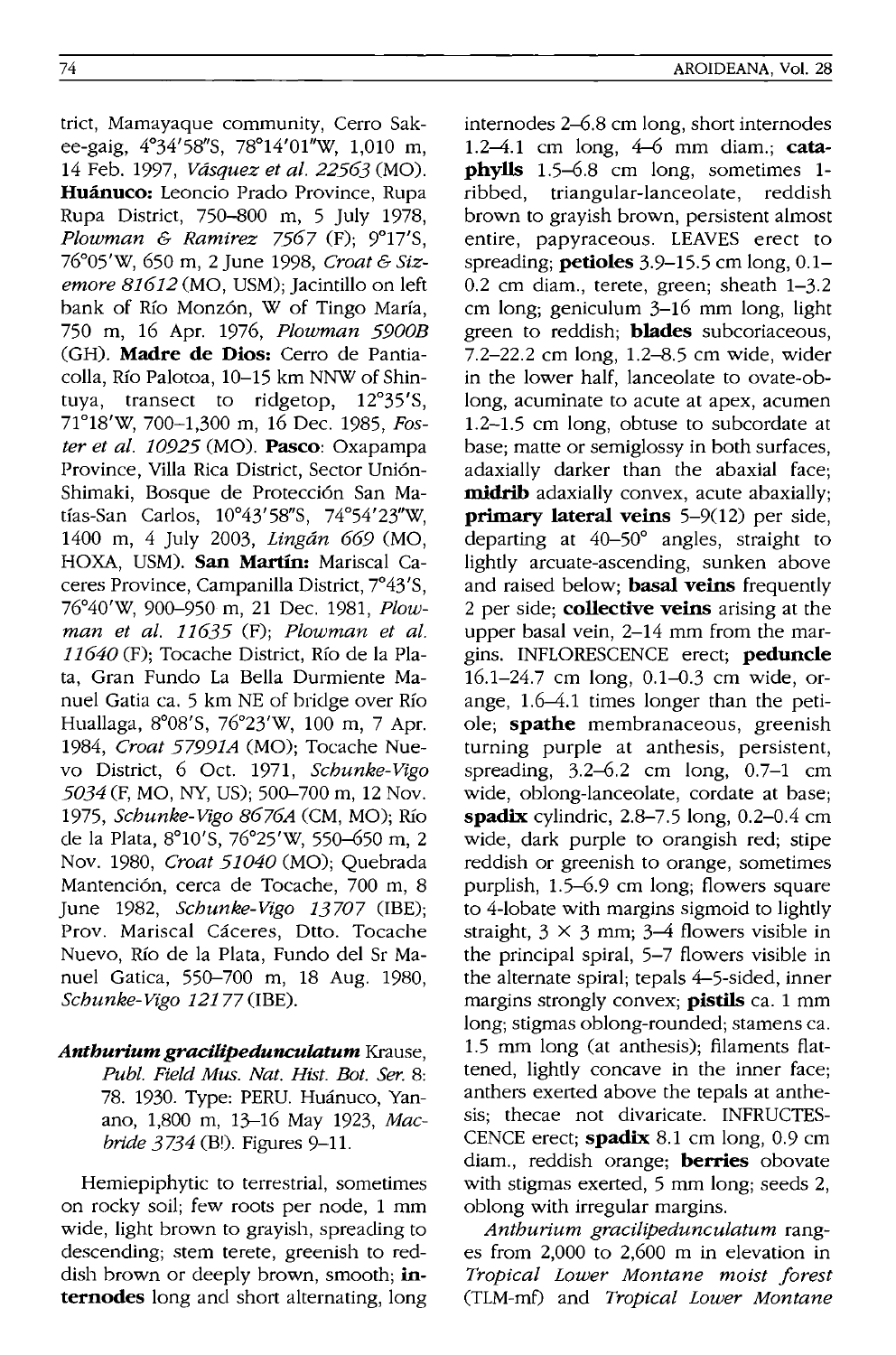*wet forest* (TIM-wf) life zones. The species is known from the Departments of Cajamarca. Huánuco and Pasco. The species is a caespitose terrestrial to shortly scandent hemiepiphyte species that grows principally in shady and humid areas.

*Anthurium gracilipedunculatum* is a member of section *Xialophyllium,* series *Caucanum,* and is characterized by its reddish, largely stipitate spadix, brown internodes, and persistent cataphylls.

*Anthurium gracilipedunculatum* is easily confused with *A. pulchellum* Engl., a species known only from Colombia, which also has a long stipitate spadix. However, *A. pulchellum* differs from *A. gracilipedunculatum* by its erect spathe, green to greenish yellow spadix, and smaller and elliptic leaves with primary lateral veins departing midrib at broader angles.

Additional specimens examined-PERU. **Cajamarca:** Cutervo Province, Parque Nacional Cutervo, 2,300-2,400 m, 11 Jan. 1990, *Dfaz et al.* 3938 (MO); Jaen Province, 2,500 m, 9 Nov. 1999, *Dfaz* & *Campos 10925* (CAS, F, MO, NY, USM); 2,370 m, 6 Nov. 1999, *Dfaz* & *Campos 10868* (MO, QCNE, UB, USM, US); San Ignacio Province, 5°18'30"S, 78°44'Ol"W, 1,500-1,600 m, 19 July 1997, *Campos* & *Nunez* 4194 (MO, NY). **Pasco:** Oxapampa Province, Oxapampa District, Parque Nacional Yanachaga-Chemillén, Refugio el Cedro, 10°32'S, 75°21'W, 2,440-2,500 m, 17 Aug. 2002, *Monteagudo et al. 3670*  (HOXA, HUT, MO); 2,430 m, 21 Nov. 2002, *Monteagudo et al.* 4356 (HOXA, HUT, MO); camino del refugio al Abra La Esperanza, 10°32'5, 75°21'W, 2,490-2,610 m, 22 Nov. 2002, *Monteagudo et al. 4404*  (HOXA, HUT, MO); camino al Abra Esperanza, 10°33'46"S, 75°22'93"W, 2,600 m, 13 Mar. 2003, *Lingan et al.* 341 (AMAZ, HOXA, HUT, MO, MOL, USM); Chacos, carretera a la Antena,  $10^{\circ}37'23''S$ , 75°20'16''W, 2,050 m, 21 Sep. 2003, *Lingan et al.* 688 (HOXA, MO, USM).

*Anthurium huanucense* Engler, *Pflanzenr.* IV. 23 B (Heft 23): 165. 1905.

Type: PERU. Huánuco, Huamalies Province, near Monzón, 900-1,000 m, 27 July 1903, *Weberbauer* 3449 (holotype, B!). Figure 12.

Description based on dry material. Epiphyte; roots  $0.1-0.5$  cm wide, whitish to brown, spreading to descending; stem subterete, drying grayish, covered by the cataphylls; **internodes** short, 0.4-0.6 cm long, 0.6-1 cm diam.; **cataphylls** (1-)5.8- 7.1 cm long, 2-ribbed, triangular lanceolate, acute at apex, reddish brown to grayish brown, membranous. LEAVES erect to spreading; **petioles** 4.1-10.4 cm long, 0.1- 0.3 cm wide, U-shaped, narrowly sulcate, green; sheath 1.7-3.8 cm long; geniculum 0.4-0.9 cm long; **blades** subcoriaceous, 14.7-39.6 cm long, 2.6-7.9 cm wide, wider above the middle, elliptic-oblanceolate to narrowly elliptic; acute at apex, acute to shortly attenuate at base; almost concolorous on both surfaces, lightly darker above, adaxially semiglossy, matte below; **midrib** narrowly convex above, convex below; **primary lateral veins** numerous, (9-)18-24 per side, distinct from the interprimary veins, straight to the collective veins, departing midrib at 35-40(-70°) angles; collective veins arising at base, 0.1- 0.5 cm from the margins. INFLORES-CENCE erect to spreading; **peduncle**  24.8-42.8 cm long, (0.1-)0.3-0.4 wide, green, terete, 4.8-6.9 times longer than the petioles; **spathe** subcoriaceous, green, persisting on fruit, reflexed, (1.6-)4.8-5.1 cm long,  $(0.4-)0.5-0.7$  cm wide, linear-oblong, acute to apex, rounded to base; **spa**dix cylindric, sessile, 1.1-10.1 cm long, 0.4-0.5 cm wide, green to reddish; flowers rhombic to 4-lobed, sides sigmoid,  $3 \times 3$ mm; 2-3 flowers visible in the principal spiral, 3-5 flowers visible in the alternate spiral; tepals 3-sided, lateral tepals with inner margins straight to slightly convex; **pistils** ovate-elliptic; stamens 0.1 cm long; filaments flattened; anthers surrounding the stigmas at anthesis; thecae not divaricate. INFRUCTESCENCE erect; spadix 15.1 cm long, 0.5 cm wide, green; **berries**  spherical,  $3 \times 3$  mm; seeds 2, ovoid-elliptic,  $0.2 \times 0.1$  cm.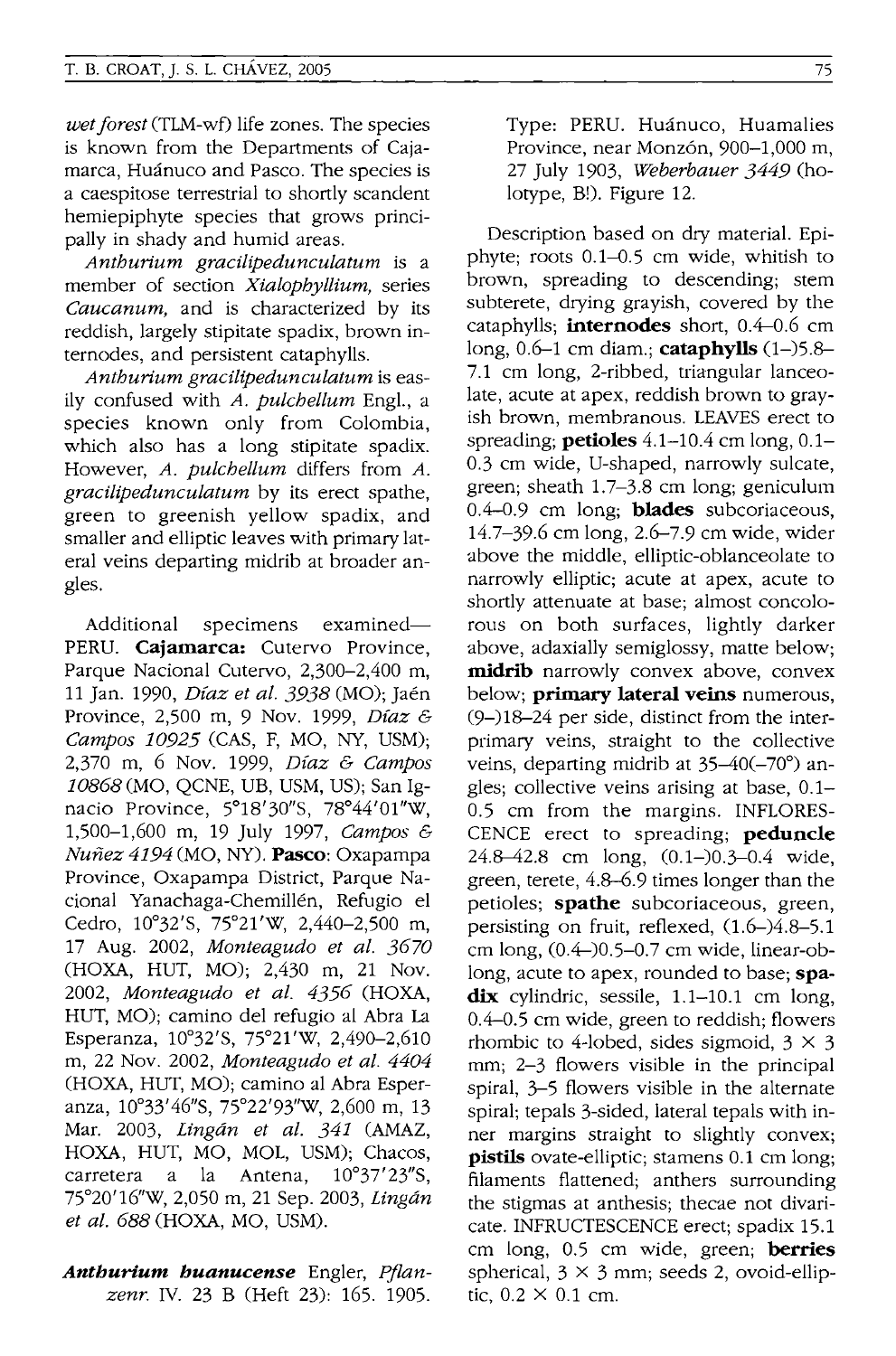

Fig. 9. *Anthurium gracilipedunculatum* Krause. A. Habit. B. Leaves, variability in size and venation. C. Petiole, cross section. D. Inflorescence, conspicuously stipitate. E. Pistil. F. Stamen, anterior view. G. Stamen, posterior view. H. Fruit, note ribs on surface. J. Seed. Drawings by Jorge Lingán.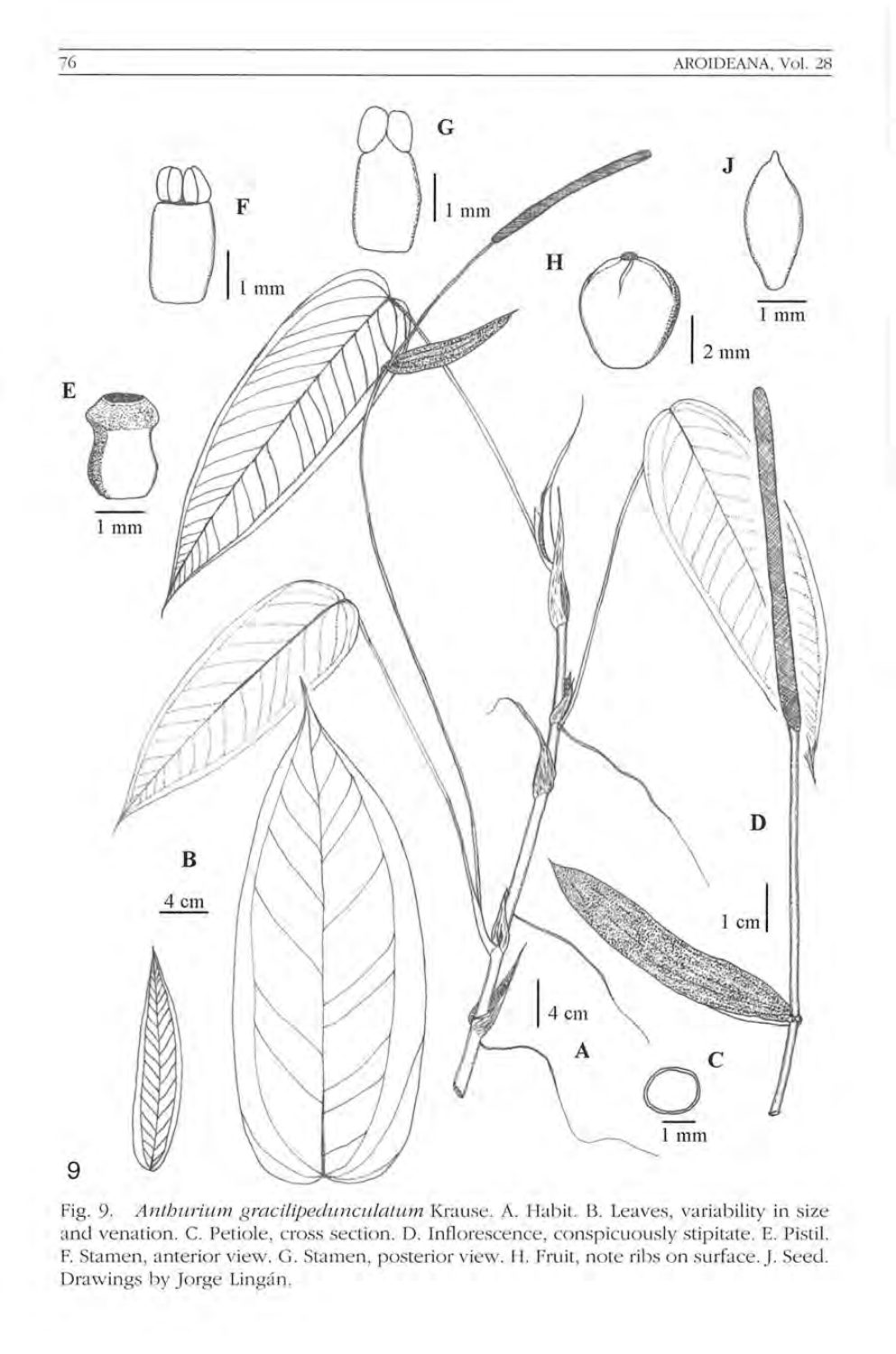

Figs. 10-12. -10, -11. *Anthurium gracilipedunculatum* Krause (Lingán et al. 341). -10 (top). Habit. -11 (bottom L). Inflorescence conspicuously stipitate. -12. Anthurium *huanucense* Engler (bottom R). (Weberbauer 3449). Type specimen.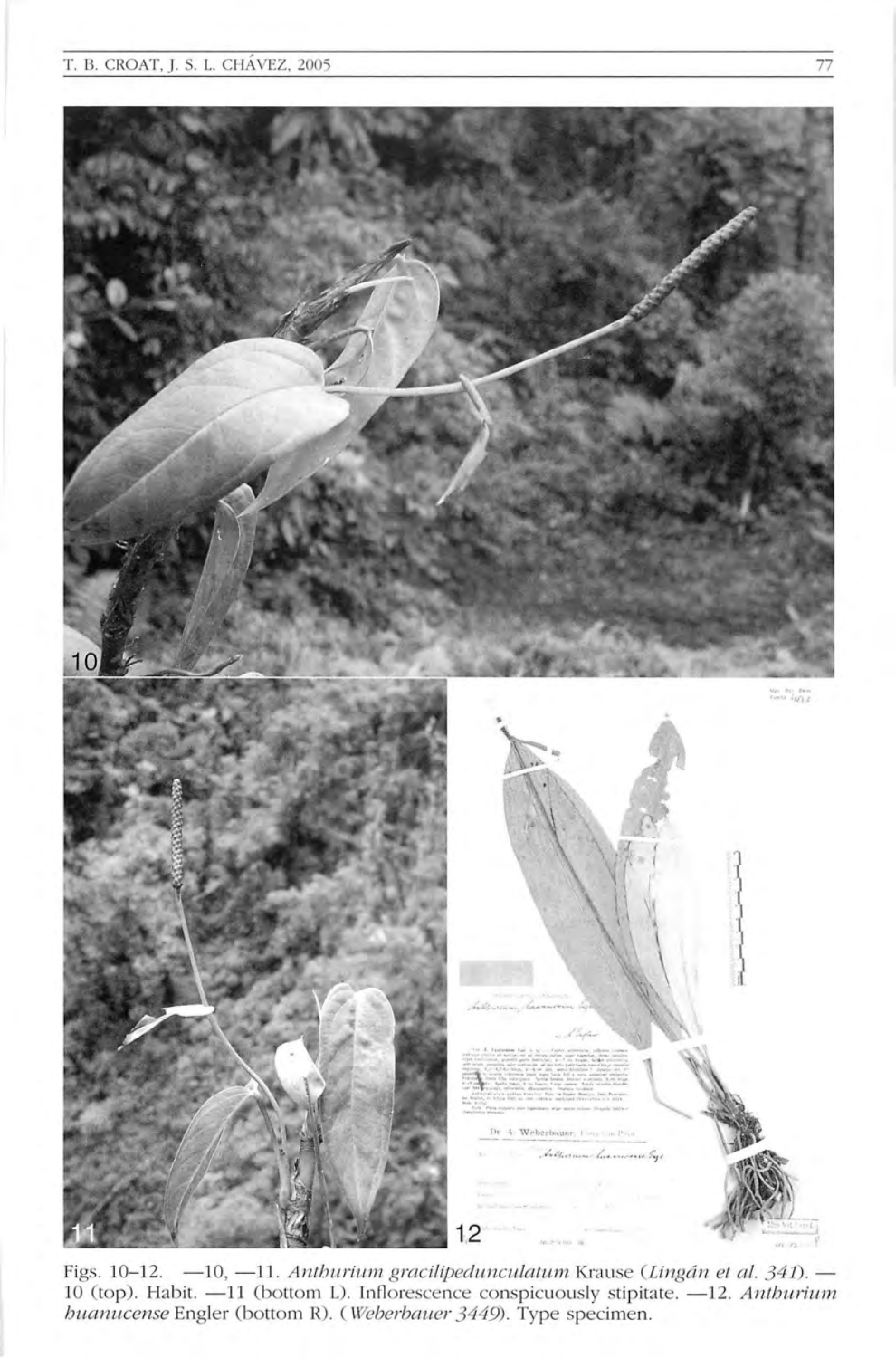The information about the color of inflorescences and infructescences are insufficient and more collections with adequate data of collection are necessary. Schunke's voucher *(Schunke* 8590) has no data of spathe and spadix color, the information from his field book is lost. Engler (1905) describes tepal color as reddish, white punctate: *"Tepala* [. .. J *rubescentia, albopunctatd'.* 

Engler also placed *A. huanucense* in section *Urospadix,* subsection *Flavescentiviridia,* but he makes mention that it is an intermediate between this section and section *Leptanthurium: "Nota. Planta singularis, inter Leptanthuria atque species section is Urospadix habitu et characteribus intermedia".* 

This species is known from Monzón and Tingo María (Huánuco and San Martín Departments) and Chanchamayo Valley (Junin Department), ranging from 900-1,000 m in elevation.

Additional specimens examined-PERU. Huánuco: On 60° rocky slope at Rio Huallaga at Tingo Marfa, 4 Oct. 1972, *Croat* 21068 (MO). Junin: Chanchamayo Valley, 1,500 m, *Schunke-Vigo* 890, Sep. 1929 (MO). San Martín: Mariscal Cáceres Province, Tocache District, vic. Tocache Nuevo, 400-700 m, 25 May 1975, *Schunke-Vigo* 8590 (MO).

*Anthurium pel tatum* Poeppig, *Nov. Gen. Sp. Pl.* 3: 83, t. 294. 1845. Type: PERU. Huanuco, vic. San Cristóbal in the direction of Cuchero, Poeppig's illustration # 294 serves as the type, however, owing to the inaccuracy in the drawing an epitype is being created. Epitype: PERU. Huanuco: Leoncio Prado Province: Fondo Mariamilla, Distr. Emilo Valdizana, on old road to La Divisora, 1,380 m. Originally collected by T. Plowman (#5911). Cultivated at Selby Gardens (76-0072-005), Waimea Arboretum (77p665) and Lyon Arboretum; Epitype prepared from living plant at Selby Garden, 23 Aug., 1993, *Croat* 75855 (holoepitype, MO-4992465; isoepitypes, B, K, SEL, US, USM). Figures 13-16.

Terrestrial; roots reddish brown to grayish, 1-2 per node, descending; stem 26- 100 cm long, terete; **internodes** short, 0.3-0.7 cm long, up to 5 cm diam.; catapbylls 4.1-16.3 em long, bluntly I-ribbed, .1anceolate, acute to obtuse at apex, pale green to dark brown, deciduous or persisting semi-intact then deciduous, coriaceous. LEAVES erect; petioles 35.9-98.6 em long, 0.4-0.8 em wide, terete to obtusely sulcate .adaxialIy, green, sometimes reddish; sheath approximately 5 em long; geniculum 0.9-2.5 em long; blades coriaceous to subcoriaceous, 27.5-66 cm long, (26-) 30.4-49.6 cm wide, wider immediately below the middle, ovate, generally peltate, shortly acuminate to apex, obtuse . to deeply cordate to base, dark green, semiglossy above, much paler and weakly glossy below; **midrib** slightly paler and narrowly convex above the base, bluntly acute toward apex, narrowly convex and paler below; posterior lobes oblong, convergent, 6-21.5 em long, generally fused; sinus absent to narrowly spathulate;  $pri$ mary lateral veins  $(4-)6-8$   $(-10)$  per side, convex in both surfaces, departing at 40-50° from the midrib, slightly recurved; basal veins 5-7 pairs, narrow raised and concolorous above, weakly raised in part below, the 1st, 2nd and sometimes 3rd free to base, the  $(3rd)$  4th-6th  $(-7th)$  coalesced; **posterior rib**  $0.5-5$  cm long, straight, sometimes strongly retrorse ; collective veins restricted to apical third, arising from the first basal veins or 2nd-3rd primary lateral veins, 1-9 mm to margin. INFLORESCENCE erect; peduncle (29.3-) 32-61.5 em long, 0.3-1.2 em diam., 0.6- 0.9 times as long as the petiole; spathe subcoriaceous, green, persisting, spreading, 9.5-21.7 long, 1.0-3.9 em wide; lanceolate to linear-lanceolate, acute at apex, acute to base; **spadix** tapered, 11-19.9 cm long, 0.3-1 em near to base, (0.2-)0.4 em wide near to apex, greenish purple to coppery brown; stipe 0.2-2.6 em long in front, 0.2-0.5 em in back; flowers 4-lobed, sigmoid sides,  $2.6 - 2.8 \times 2.5 - 2.7$  mm,  $5 - 9$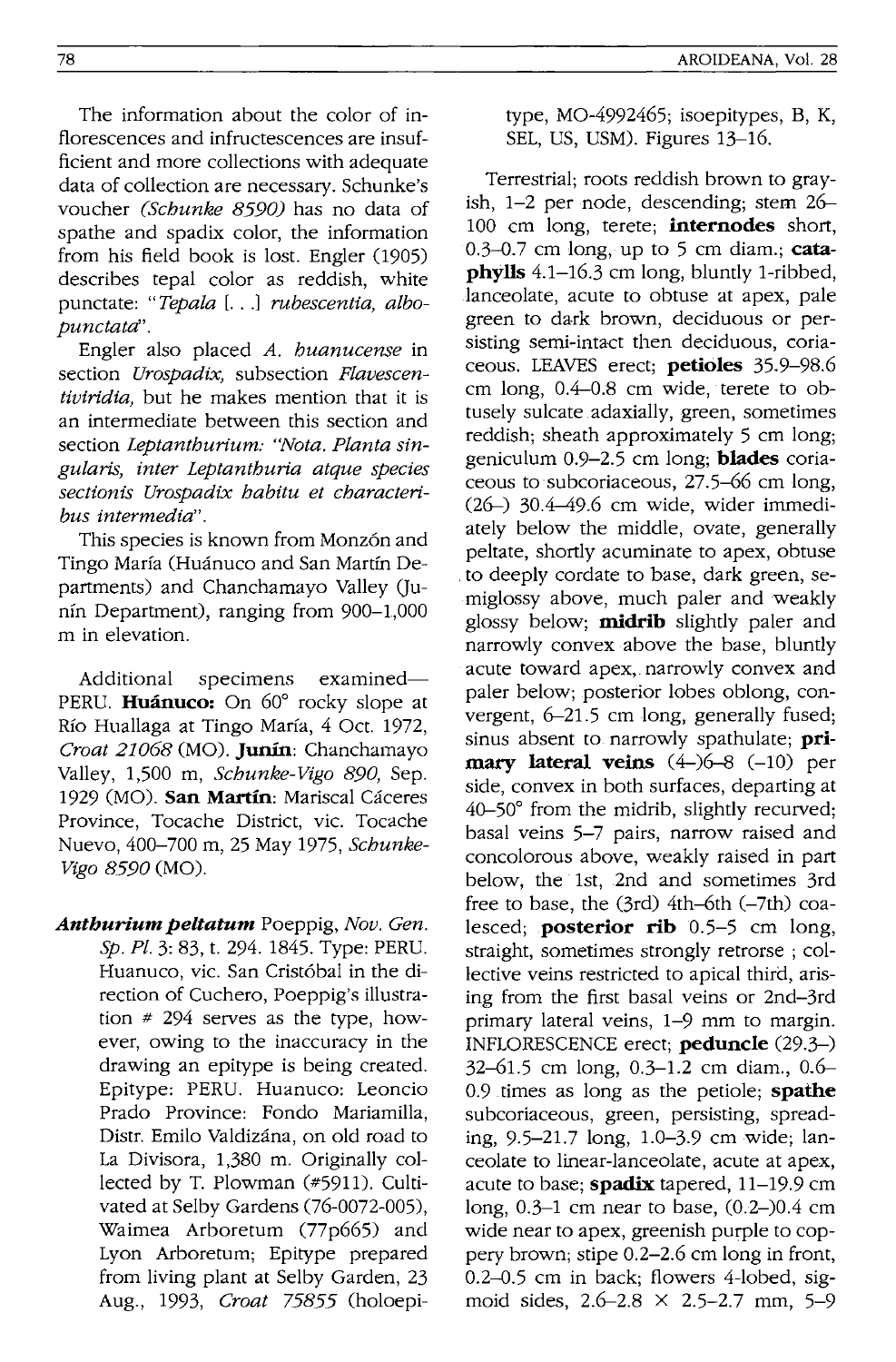

Figs. 13-16. Anthurium peltatum Poeppig. (Plowman 5911). Living collection at Waimea Arboretum. -13 (top L). Habit in cultivation. -14 (top R). Leaf. -15 (bottom L). Stem. Photo by Petra Malesevich. - 16 (bottom R). Inflorescence.